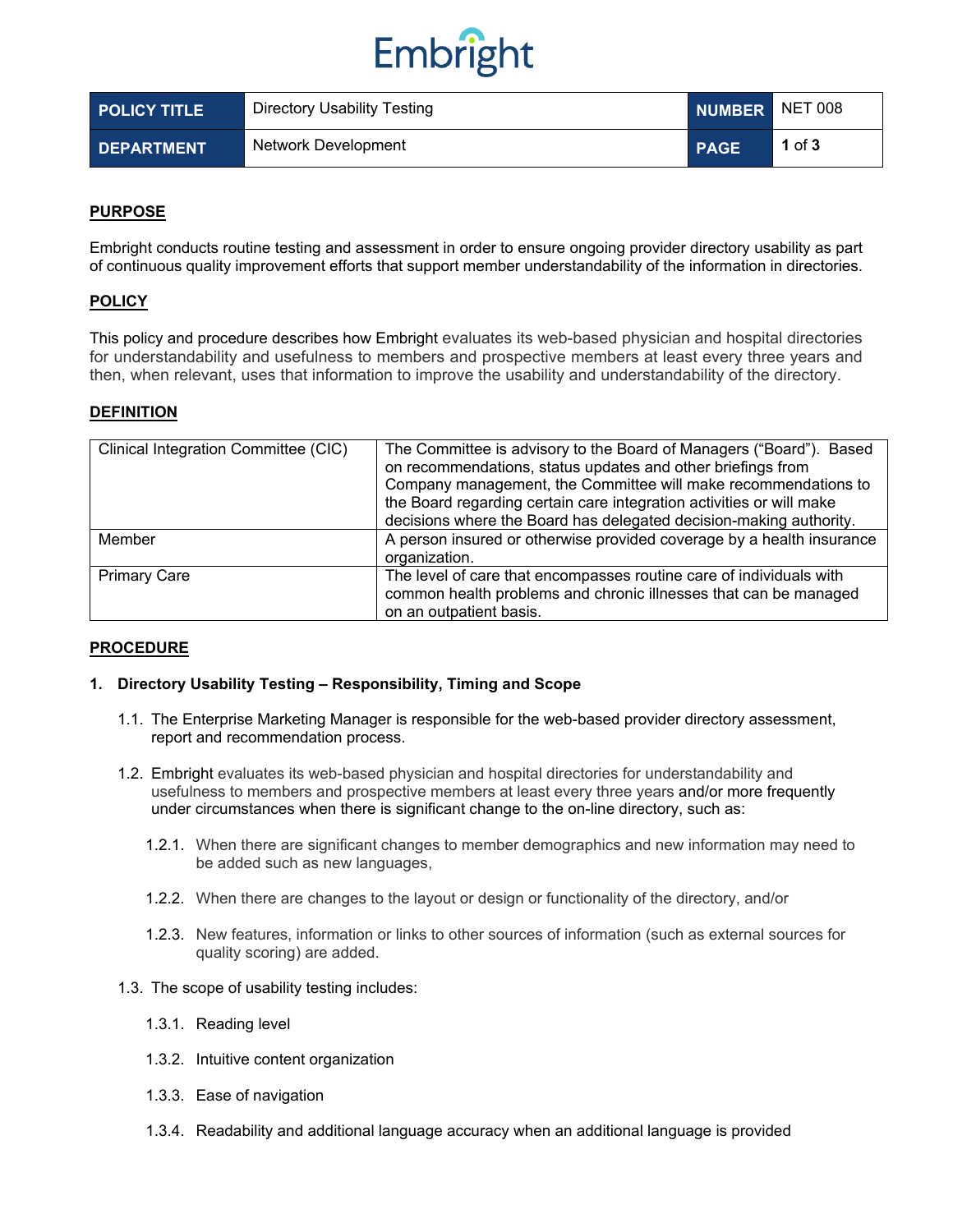# Embright

| <b>POLICY TITLE</b> | Directory Usability Testing | NUMBER NET 008 |            |
|---------------------|-----------------------------|----------------|------------|
| <b>DEPARTMENT</b>   | Network Development         | <b>PAGE</b>    | $2$ of $3$ |

### **2. Usability Testing Approach and Methodologies**

- 2.1. Embright conducts usability testing using internal and partner organization team members who do not create or manage the provider directory. Embright forms a testing team that represents the population who use the directory and involve a mix of individuals in different age groups, gender, parents who would seek pediatric care for dependents, individuals and members from different cultural backgrounds.
- 2.2. The Enterprise Marketing Manager uses resources and approaches outlined at [www.usability.gov,](http://www.usability.gov/) designs the testing approach, data collection tool and training for the testing team. The testing materials encourage open feedback and specifics about challenges or recommendations for improvement.
- 2.3. Embright establishes a readability level goal as dictated by its population needs; a typical score is  $8<sup>th</sup>$ grade level for commercial populations. Embright then evaluates readability by running readability tests (such as Microsoft, Flesch and other scales and indices) and levels using electronic tools. Embright also uses questions for the testing team to evaluate reading level. These questions assess characteristics such as:
	- 2.3.1. Amount of text
	- 2.3.2. Length of sentences
	- 2.3.3. Number of lengthy words
	- 2.3.4. Audience relatability to terms
	- 2.3.5. Punctuation
	- 2.3.6. Syllables
	- 2.3.7. Overall structure and logic
- 2.4. Intuitive content is evaluated using scenarios and questions about whether information flows in a logical way that a typical user would like in order to perform common tasks such as looking for a primary care provider near their home, understanding if a hospital they prefer is in their network.
- 2.5. Ease of navigation is evaluated using scenarios and tasks that the testing team completes using the system and evaluates how hard or easy it was to complete the task.
- 2.6. If Embright creates content or information in a language other than English the accuracy and readability of that information is evaluated by someone who speaks that language fluently.

#### **3. Report and Recommendations**

3.1. The Enterprise Marketing Manager summarizes the results of the testing and analyzes the results in order to identify opportunities for improvement and recommended changes. The summary is provided in a report or presentation to the Clinical Integration Committee or Network Development Committee and then recommendations are approved and implemented in accordance with an action plan and timeframe. The plan is implemented across a team including network management, marketing, and population health.